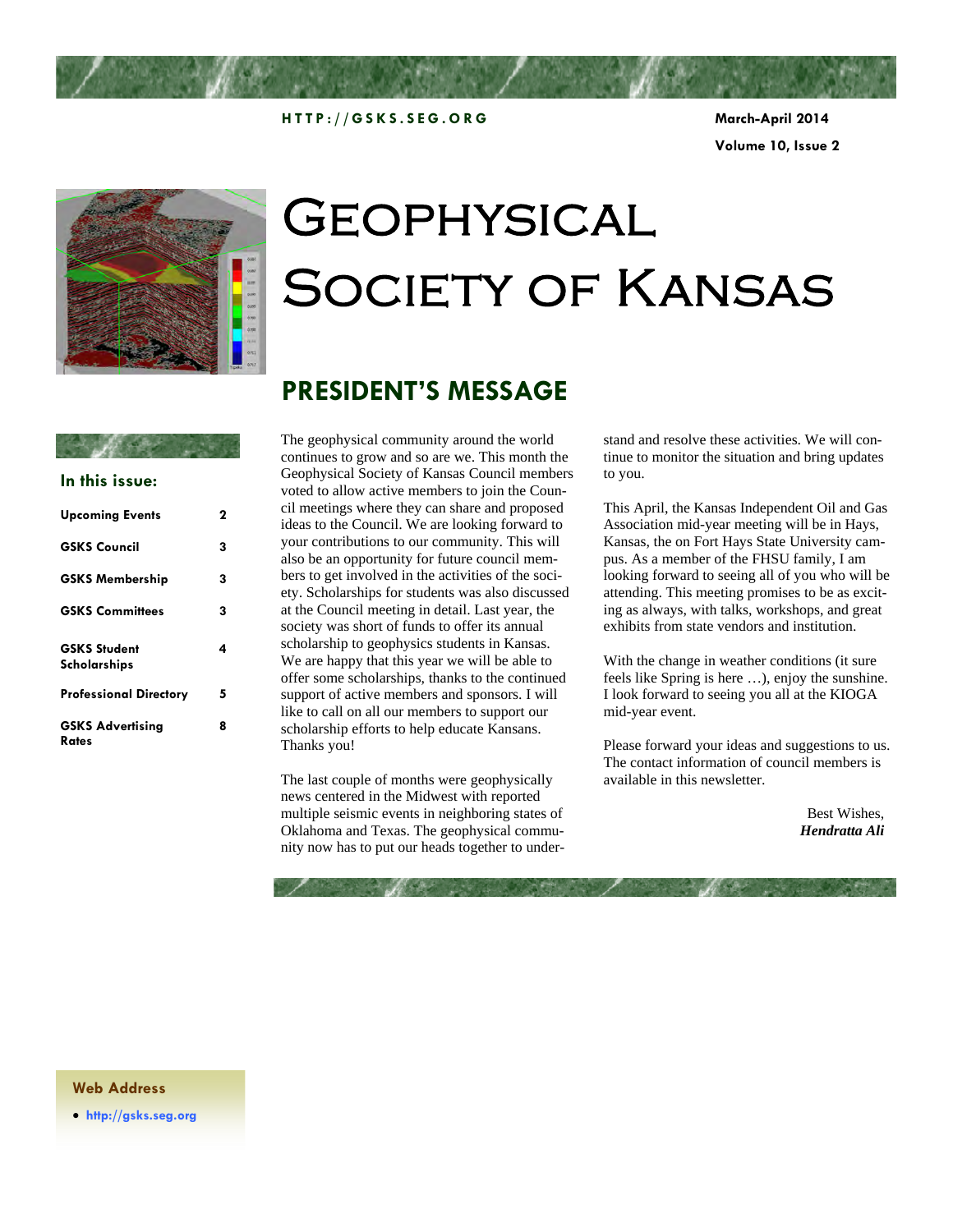Page 2



### **Upcoming Meetings and Events**

#### **March 11-12, 2014**

SPE/AAPG/SEG Pore Pressure Workshop will be held in San Antonio, TX. This technical workshop is concerned with geopressure prediction and monitoring. The workshop website is http:// www.spe.org/events/14jsan/

#### **March 11-12, 2014**

The Geophysical Society of Houston and the Society of Exploration Geophysicists will be jointly hosting the 2014 GSH-SEG Spring Symposium. This year's conference title is Rock Physics, Well Log Properties, and Seismic Amplitudes. For more information about this event, please visit http:// www.gshtx.org/en/cev/1106

#### **March 13-14, 2014**

The AAPG-SEG Student Expo will be held at the University of Oklahoma, located in Norman, OK.

#### **April 5, 2014**

The AAPG-AWG-SEG Women Geoscientists' Networking Reception, Breaking Glass Walls, provides an opportunity for women geoscientists to meet face-to-face, network, and find synergies on projects offered by the 3 global women geoscientist groups. Located in Houston, TX (at the AAPG Annual Convention).

#### **April 6-9, 2014**

The AAPG Annual Convention and Exhibition will be held in Houston, TX, this year.

#### **April 9-11, 2014**

The North America Prospect Expo (NAPE) East will be held in Pittsburgh, PA. NAPE is the world's largest E&P expo.

#### **April 17-18, 2014**

Kansas Independent Oil and Gas Association, KIOGA Mid-year meeting, Hays, KS.

#### **May 5-8, 2014**

The 2014 Offshore Technology Conference (OTC) will be held in Houston, TX. More information can be found here: http://www.otcnet.org/2014/.



#### **Interesting SEG Continuing Education Short Courses to Consider**

**SEG DISC:** *Microseismic Imaging of Hydraulic Fracturing: Improved Engineering of Unconventional Shale Reservoirs*

By Shawn Maxwell, March 17, 25, 27, and April 10 (This is a one-day course)

- *Near-surface Seismology*
- By Gregory S. Baker, April 20-21
- *Microseismic Monitoring in Oil or Gas Reservoirs*  By Leo Eisner, April 20-21
- *Acoustic & Elastic Seismic Modeling and Imaging*  By Phil Bording, April 20-21
- *Understanding Seismic Anisotropy in Exploration and Exploitation*  By Leon Thomsen, April 20-21

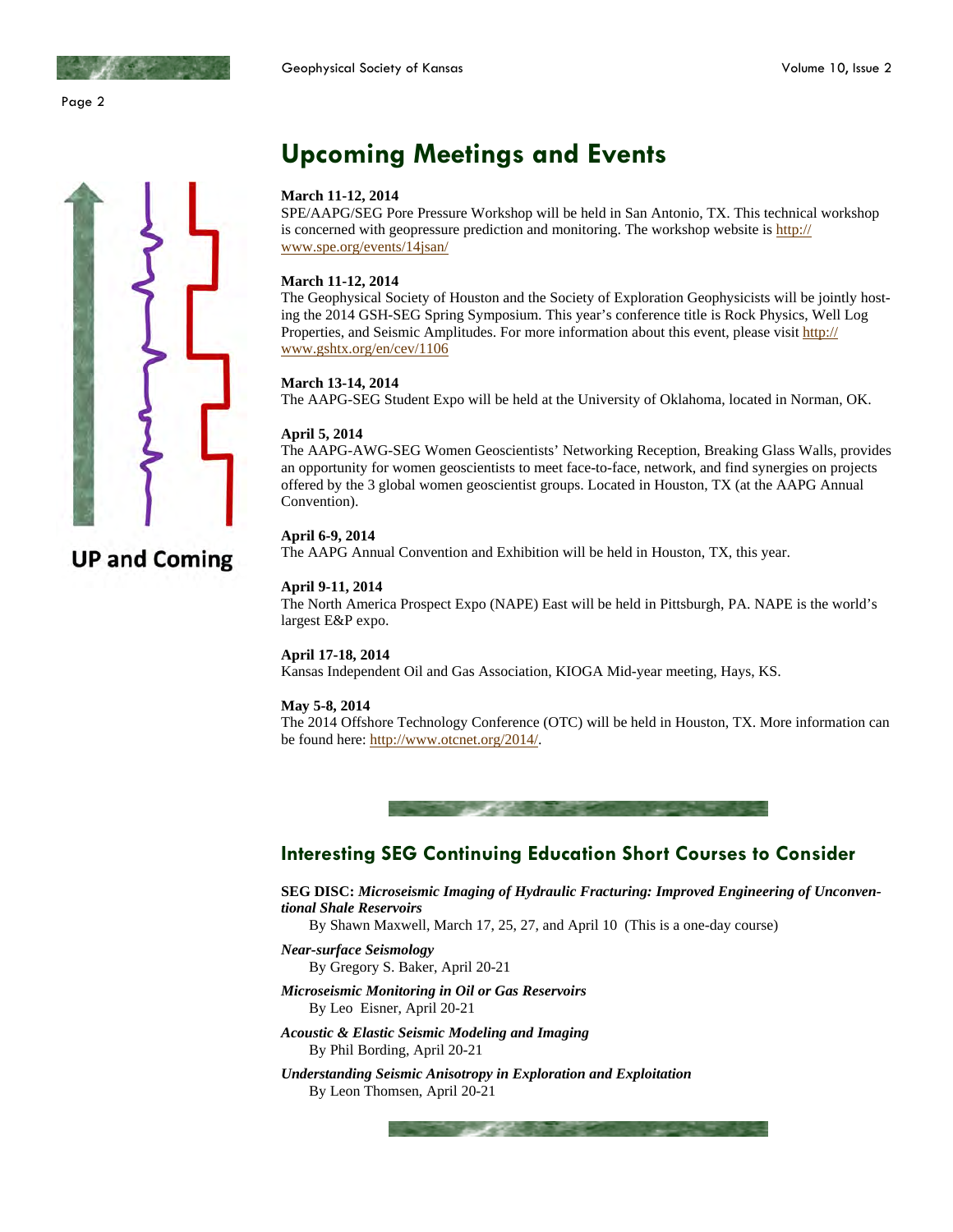

### **2013-15 GSKS Council**

#### **OFFICERS FOR THE CURRENT TERM** (ending May 31, 2015)

**PRESIDENT —** hnali@fhsu.edu Hendratta Ali, Petroleum Geology Program, Fort Hays State University, Hays, Kansas

**VICE-PRESIDENT/PRESIDENT-ELECT —** scott@rundlegeo.com Scott Pringle, Rundle Consulting LLC, Wichita, Kansas

**SECRETARY —** tsoflias@ku.edu

 George Tsoflias, Department of Geology, University of Kansas, Lawrence, Kansas

#### **TREASURER —** blair.benson@gmail.com

 Blair Benson Schneider, Madison and Lila Self Graduate Fellow, University of Kansas, Lawrence, Kansas

**EDITOR —** rmiller@kgs.ku.edu Rick Miller, Kansas Geological Survey, Lawrence, Kansas

#### **PAST-PRESIDENT —** gdallas3@att.net

George Dallas III, Geophysical Consultant, Houston, Texas



### **Membership in GSKS**

**Joining GSKS can be accomplished either by requesting an application form from membership chairman George Tsoflias at tsoflias@ku.edu, or 785-864-4584, or by downloading an electronic form at http://gsks.seg.org and submitting the form according to instructions provided on the form.** 

| <b>Membership Classifications</b> | <b>Annual Fees</b> |
|-----------------------------------|--------------------|
| Active                            | \$25               |
| <b>Associate</b>                  | \$25               |
| <b>Student</b>                    | <b>No Charge</b>   |



### **GSKS Committees**

TECHNICAL PROGRAMS Scott Pringle MEMBERSHIP George Tsoflias ADVERTISING George Dallas III WEBPAGE Rick Miller

NEWSLETTER Rick Miller (Mary Brohammer–layout) (Brett Bennett–development)



### **2013 Membership Renewal**

It is time to renew our GSKS memberships for the 2013 period (running from June 2013 to May 2014). You can renew online by visiting the GSKS webpage (http://gsks.seg.org/) and using PayPal to pay the \$25 annual membership fee, or you can mail a check or money order to: Geophysical Society of Kansas, P.O. Box 4594, Lawrence, KS 66046.

| <b>New Members</b><br>The Geophysical Society of Kansas welcomes the following new members: |                                      |                      |  |  |  |
|---------------------------------------------------------------------------------------------|--------------------------------------|----------------------|--|--|--|
| <b>Individual</b>                                                                           | <b>Affiliation</b>                   | <b>Member Status</b> |  |  |  |
| <b>Shelby Peterie</b>                                                                       | University of Kansas<br>Lawrence, KS | Associate            |  |  |  |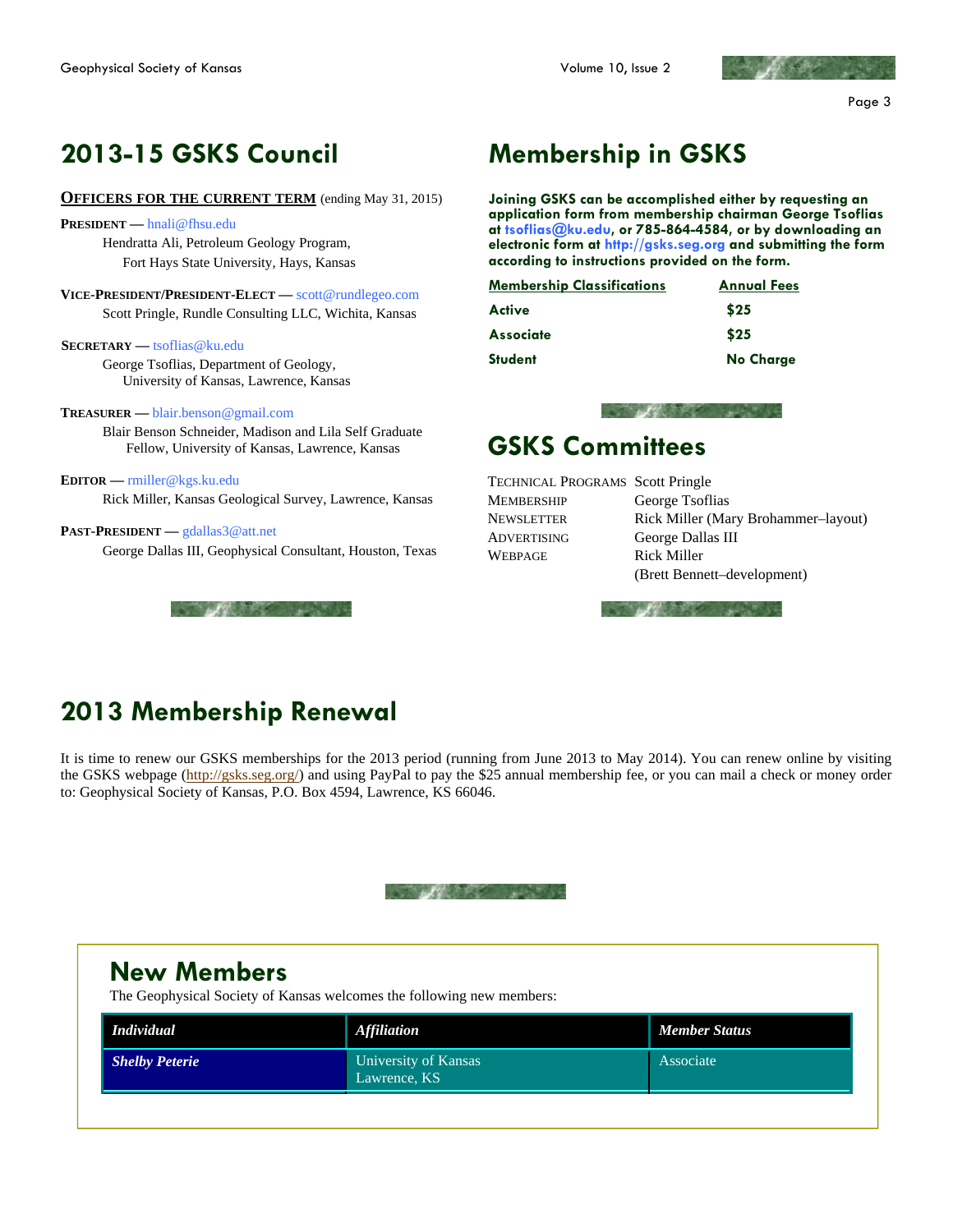

## Geophysical Society of Kansas Scholarships

The Geophysical Society of Kansas will provide scholarships for the Fall 2014 semester to deserving students at Kansas universities who are currently studying geophysics or are planning to use geophysical methods in their future careers.

#### **General Information**

- Award amount: One or more awards, up to \$750 per award.
- Application deadline: May 1, 2014
- Awards will be announced no later than May 15, 2014, with funds distributed by May 31st.

### **Application Criteria**

- Undergraduate or graduate student at a Kansas university.
- Must be enrolled as a student during the Fall 2014 semester.

### **Application Procedures**

- Download an application form at http://gsks.seg.org
- Send completed application to:

Geophysical Society of Kansas P.O. Box 4594 Lawrence, KS 66046

Scholarships are supported by Geophysical Society of Kansas members and industry sponsors.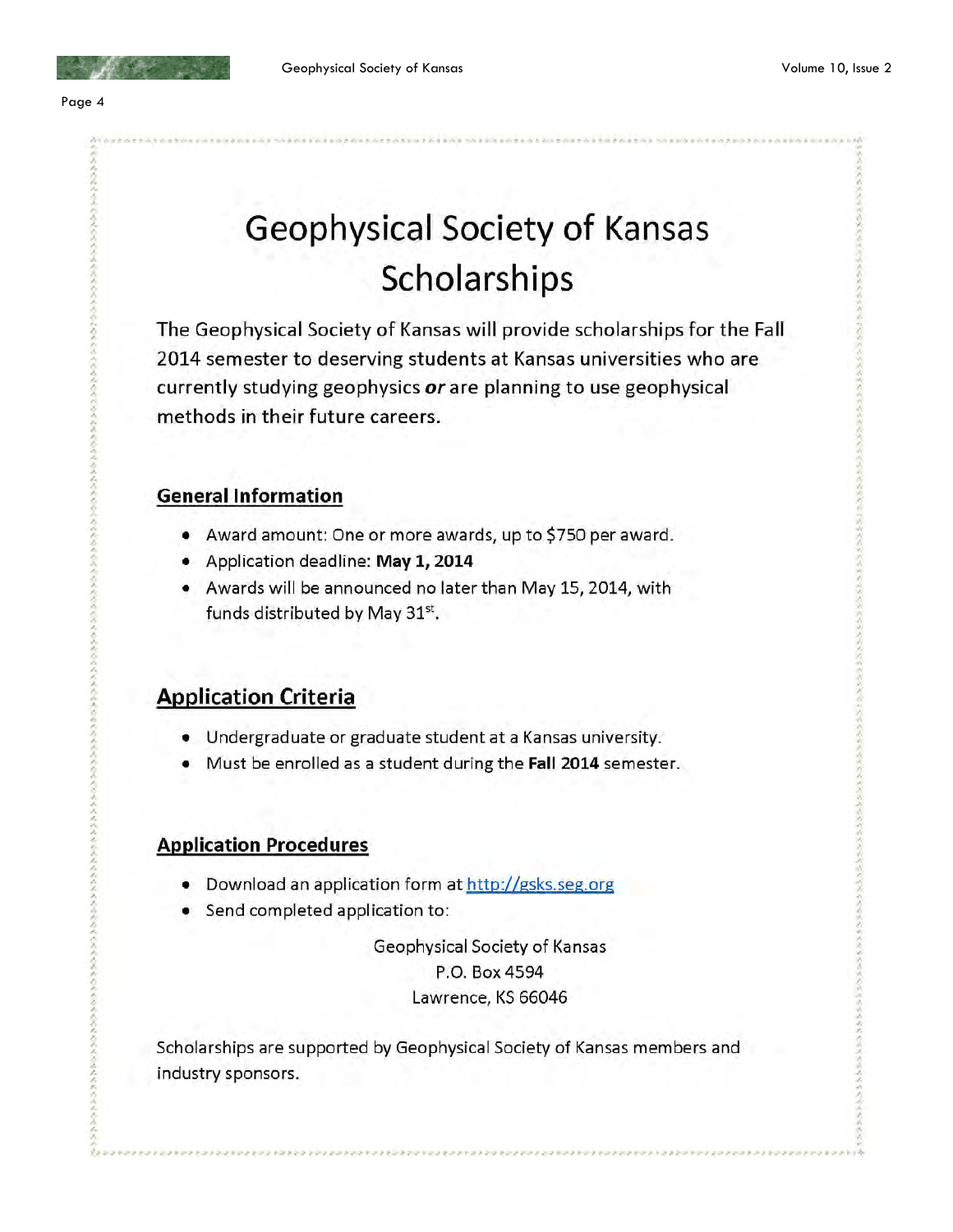

Page 5

### **Professional Directory Professional Directory**

| <b>ESKAT</b><br><b>SEISMIC</b><br><b>Rick Steineck</b><br>Geophysicist<br>10136 US Hwy 34, Grand Lake, CO 80447<br>Phone/Fax: 720.528.9299 · Cell: 303.815.0203<br>Email: rsteineck@eskatonseismic.com<br>eskatonseismic.com | HEDKE-SAENGER GEOSCIENCE, LTD<br>8100 E. 22nd St. North<br><b>Rick Saenger</b><br>Bldg 2200-Suite 3<br><b>Dennis Hedke</b><br>Wichita, KS 67226<br><b>Consulting Geophysicists</b><br>Phone:<br>316-295-4675<br>316-201-1999<br>Fax:<br>Cell:<br>316-737-2600<br>E-mail: dhedke@hs-geo.com<br>rsaenger@hs-geo.com |
|------------------------------------------------------------------------------------------------------------------------------------------------------------------------------------------------------------------------------|-------------------------------------------------------------------------------------------------------------------------------------------------------------------------------------------------------------------------------------------------------------------------------------------------------------------|
| <b>BRECKENRIDGE</b><br><b>EXPLORATION</b><br>COMPANY, INC<br>Seismic Acquisition ~ OYO GSR                                                                                                                                   | <b>Randy Jackson</b><br>Senior Geophysicist<br>990 South Broadway, Ste 220<br>Denver, CO 80209                                                                                                                                                                                                                    |
| Michael J. Comeau<br>303-563-5301 Office<br>600 17th Street #2800<br>254-559-0587 Mobile<br>Denver, CO 80202-5428<br>mcomeau@breckex.net                                                                                     | Main: 303.893.9014<br>303.885.6102<br>Cell:<br>303.893.4050<br>Fax:<br>rjackson@summitgeophysical.com                                                                                                                                                                                                             |
| <b>Edward Bannias</b><br>Marketing Representative                                                                                                                                                                            | 990 South Broadway, Ste 220<br>Denver, CO 80209                                                                                                                                                                                                                                                                   |
| 303.893.9014<br>Main:<br>Cell:<br>720.936.0505<br>303,893,4050<br>Fax:<br>ebannias@summitgeophysical.com                                                                                                                     |                                                                                                                                                                                                                                                                                                                   |

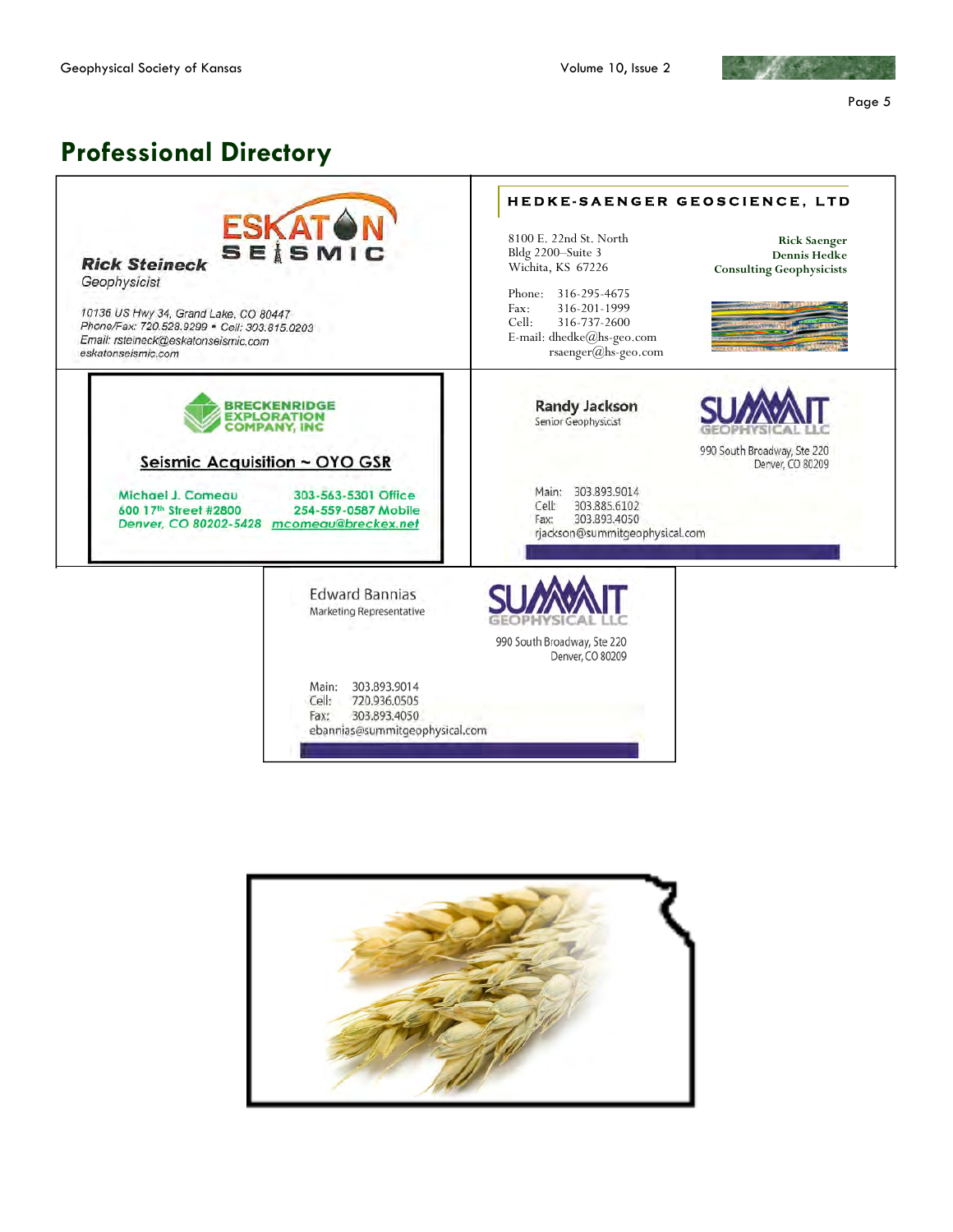



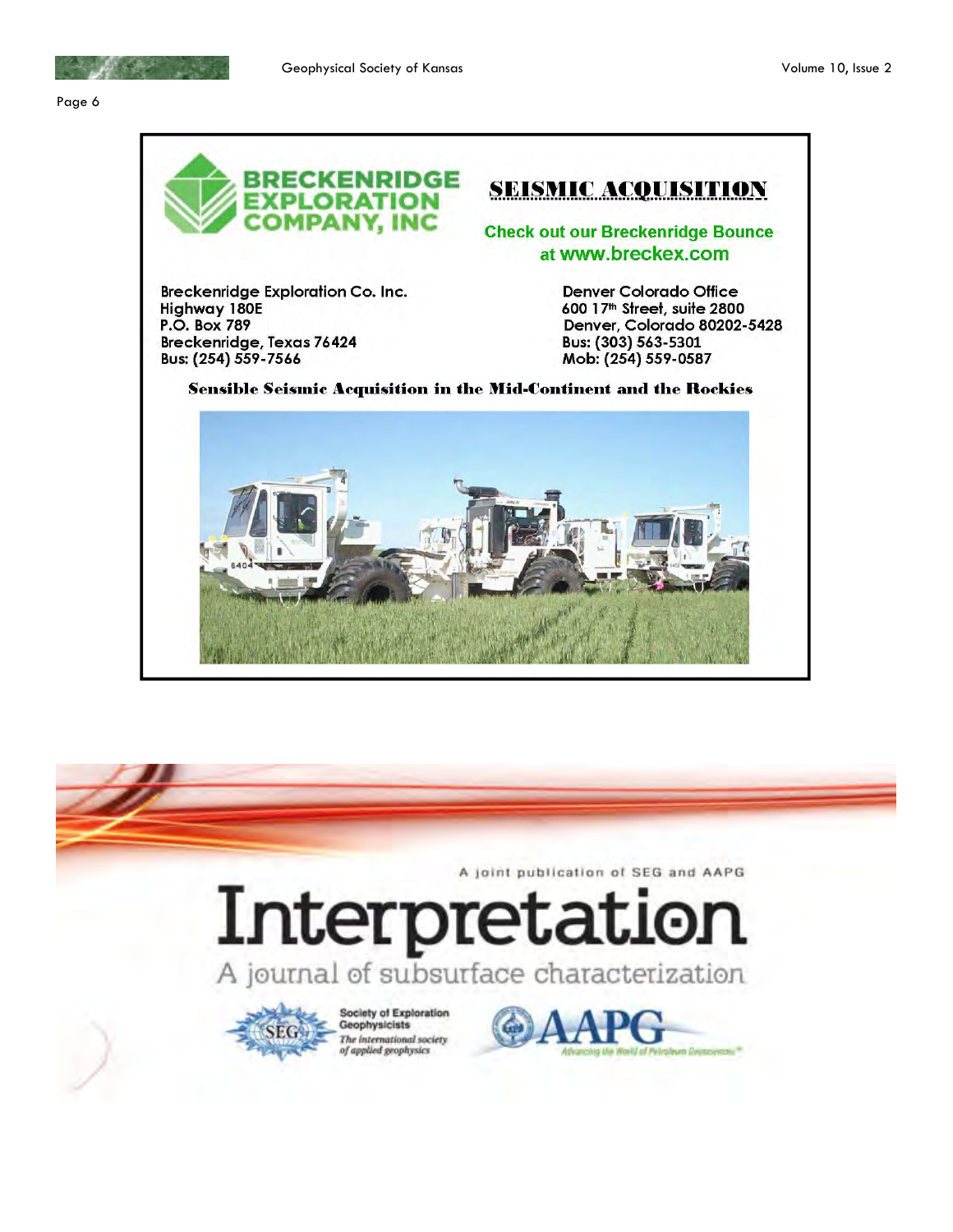

Page 7